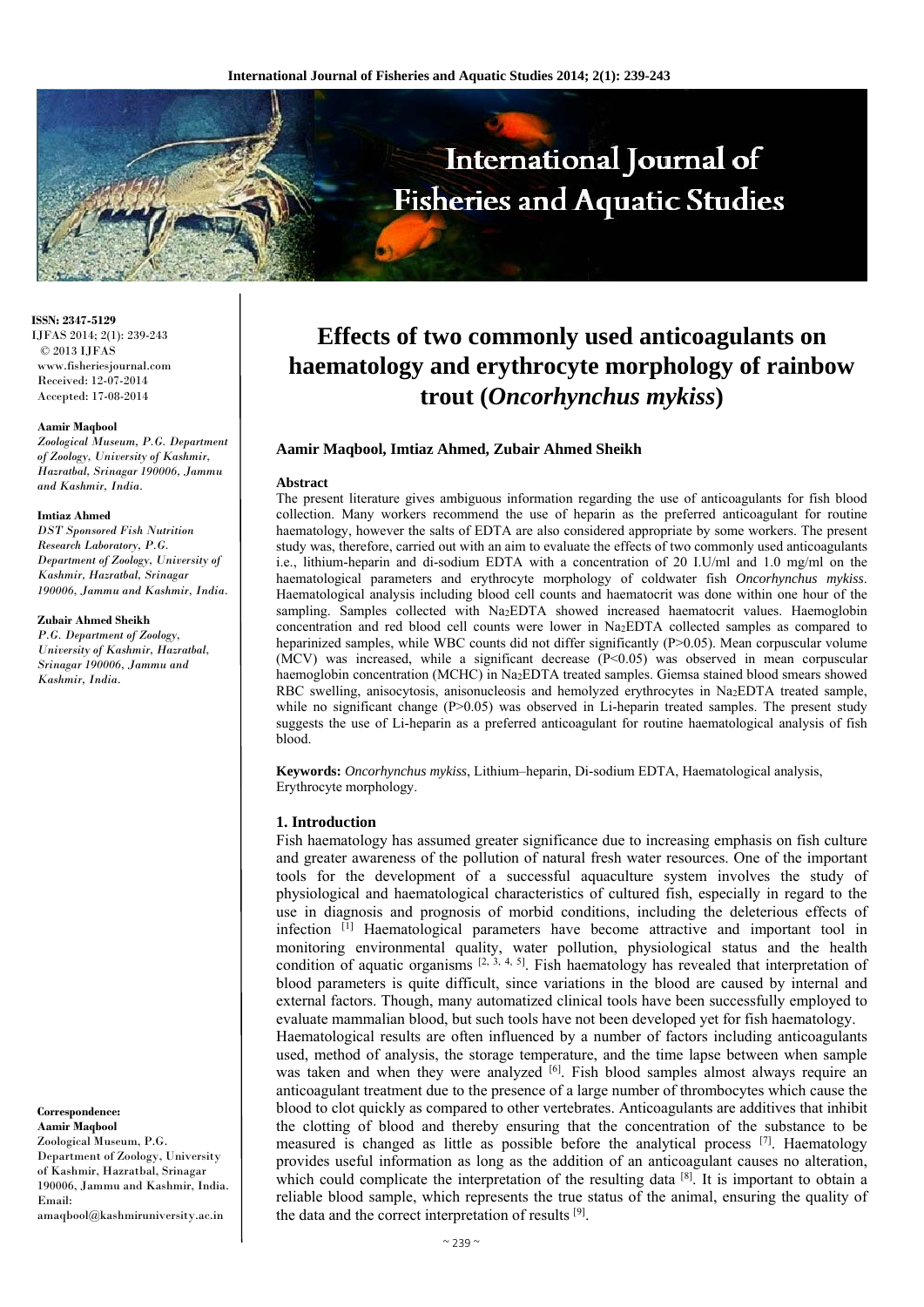Different salts of heparin and EDTA are the most commonly used anticoagulants in fish haematology [10]. Available literature shows that heparin is the most preferred anticoagulant [9, 10, 11, 12], while some authors consider EDTA salts as appropriate for fish blood analyses  $[13, 14, 15]$ . In fact, EDTA is the preferred choice for blood cell counts due to its general availability, ease of preparation, widespread use and relatively low cost [16]. The mode of action of EDTA is by binding calcium ions <sup>[17]</sup>, which are essential in the coagulation cascade and for cell-to-cell interaction. Due to this property, the EDTA salt is used as a blood anticoagulant because it chelates calcium ions which promote blood clotting [18]. Heparin binds to and accelerates the activity of antithrombin III, which inhibits the action of thrombin and other proteases necessary for coagulation  $[17, 19]$ . Blood cells of various animals show different reactions to various anticoagulants [20]. Keeping in consideration the varying results of haematological parameters being reported on both the anticoagulants in different fish species, the present study was conducted with an aim to determine and compare how these two commonly used anticoagulants may affect the results of routine haematology and erythrocyte morphology of rainbow trout.

# **2. Material and methods**

## **2.1 Experimental fish**

Juvenile rainbow trout in apparent good health were procured from State Government Fishery Department Fish Farm, Dachigam J  $&$  K India. The fish were transported in polythene bags filled with water and oxygen and brought to wet laboratory at the Department of Zoology, University of Kashmir. To rule out any possible microbial infection, the fish were given a prophylactic dip in  $KMnO<sub>4</sub>$  (5 mg L<sup>-1</sup>) and stocked in indoor circular fish tank (water volume  $= 600$  L) at  $14.6 \pm 1.6$  °C, D.O 6.8 mg L<sup>-1</sup>  $\pm$  1 and pH 7.1-7.4 with 12:12 h photoperiod, fitted with a continuous water flow-through system. The fish were acclimated for a fortnight, during which they were fed to satiation a fish meal based formulated diet in two servings per day at 08:00 and 17:00 hours.

# **2.2 Anticoagulants Used**

Anticoagulant solutions were prepared by dissolving dry salts of lithium-heparin (20 I.U/25  $\mu$ L) and disodium-EDTA (1.0) mg/25 µL) in phosphate buffer saline (PBS, pH 6.8).

# **2.3 Blood Sampling**

To minimize the stress, fishes were carefully netted and positioned ventral side up (with gill region submerged) in a Vshaped, partially water-filled and padded sampling trough. Blood was collected from the caudal vein using a chilled needle with a 3 ml syringe without any anticoagulant, with the whole sampling event taking no more than 3 minutes. Blood smears from the well mixed blood were made on the spot and rest of the blood sample was equally transferred to blood collecting vials (0.5 ml in each tube) containing the respective anticoagulants (10 I.U Li-Heparin per 0.5 ml and 0.5 mg Na2EDTA per 0.5 ml). All the blood samples were kept in an ice-bath until further analysis.

## **2.4 Haematological analysis and erythrocyte morphology**

All the haematological parameters were analyzed within 2 hours after the sampling was done. Total erythrocyte and leucocyte counts were done with a Neubauer haemocytometer (Marienfeld-Superior, Lauda-Königshofen, Germany) by using Natt Herrick's <sup>[21]</sup> diluent with a ratio of 1:200. Haemoglobin content of blood was estimated spectrophotometrically by the method of Drabkin [22]. Heparinized as well as EDTA treated blood (50µl) was taken in micro haematocrit capillaries and centrifuged in a micro centrifuge (REMI RM-12C BL, India) spun in at 12,000 rpm for 5 min to obtain haematocrit value. Blood indices including mean corpuscular volume (MCV), mean corpuscular hemoglobin (MCH) and mean corpuscular haemoglobin concentration (MCHC) were calculated according to Dacie and Lewis [23].

Uniformly spread blood smears were prepared for each blood sample and left to air dry. Dried smears were fixed in absolute methanol for 5-8 min and Giemsa stained. Examination of smears was conducted under a compound microscope (Magnus MLX-Tr, India) at 1000x magnification and digital microphotographs were obtained.

## **2.5. Statistical Analysis**

Data shown represents the mean  $\pm$  standard deviation (SD) and differences between haematological parameters of Li-heparin and Na2EDTA anticoagulated blood samples were statistically analyzed using the Student's *t*-test. Results were considered significant at P<0.05. Statistical analyses were carried out using SPSS version 10.5.

#### **3. Results**

Comparison of haematological parameters of the blood samples treated with Li-heparin and Na2EDTA has been presented in table 1.

**Table 1:** Haematological parameters of rainbow trout, *Oncorhynchus mykiss* (n=20) treated with anticoagulant lithium-heparin (20 I.U/ml of blood) and di-sodium-EDTA (1.0 mg/ml of blood)\*

| Anticoagulant        | HCT (%)                | $(\mathrm{gdl^{-1}})$<br>Hb | <b>RBC</b> $(x10^6/\text{mm}^3)$ | <b>WBC</b> $(x10^3/\text{mm}^3)$   | MCV(f)              | MCH(pg)                  | <b>MCHC</b><br>$(gdl^{-1})$ |
|----------------------|------------------------|-----------------------------|----------------------------------|------------------------------------|---------------------|--------------------------|-----------------------------|
| Li-Heparin           | $35.384 \pm 2.09$      | $9.26^a \pm 0.55$           | $1.21^{\circ}$ ±0.05             | $12.45^{\circ}$ $\pm 2.71$         | $292.394 \pm 8.69$  | $76.534 \pm 2.07$        | $26.20^{a} \pm 1.42$        |
| Na <sub>2</sub> EDTA | $40.26^{\circ}$ ± 2.02 | $7.83^b \pm 0.60$           | $.01\pm 0.06$                    | $13.18^{\circ}$ $\pm 3.20^{\circ}$ | $396.26^b \pm 9.62$ | 76.99 <sup>a</sup> ±1.74 | $19.43^b \pm 0.58$          |

(HCT, Haematocrit; Hb, Haemoglobin concentration; RBC, Red blood cell count; WBC, White blood cell count; MCV, Mean corpuscular volume; MCH, Mean corpuscular haemoglobin; MCHC, Mean corpuscular haemoglobin concentration)

\*Values are mean  $\pm$  SD. Means with different superscripts are significantly different (P<0.05)

A significant  $(P<0.05)$  increase in the haematocrit values was observed in all the Na2EDTA treated samples compared to those of Li-heparin treated samples. Significant  $(P<0.05)$ differences were also found in haemoglobin concentration and

total RBC counts between blood samples obtained with Na<sub>2</sub>EDTA and those obtained with Li-heparin. Mean corpuscular volume (MCV) was increased, while a significant decrease (P<0.05) was observed in mean corpuscular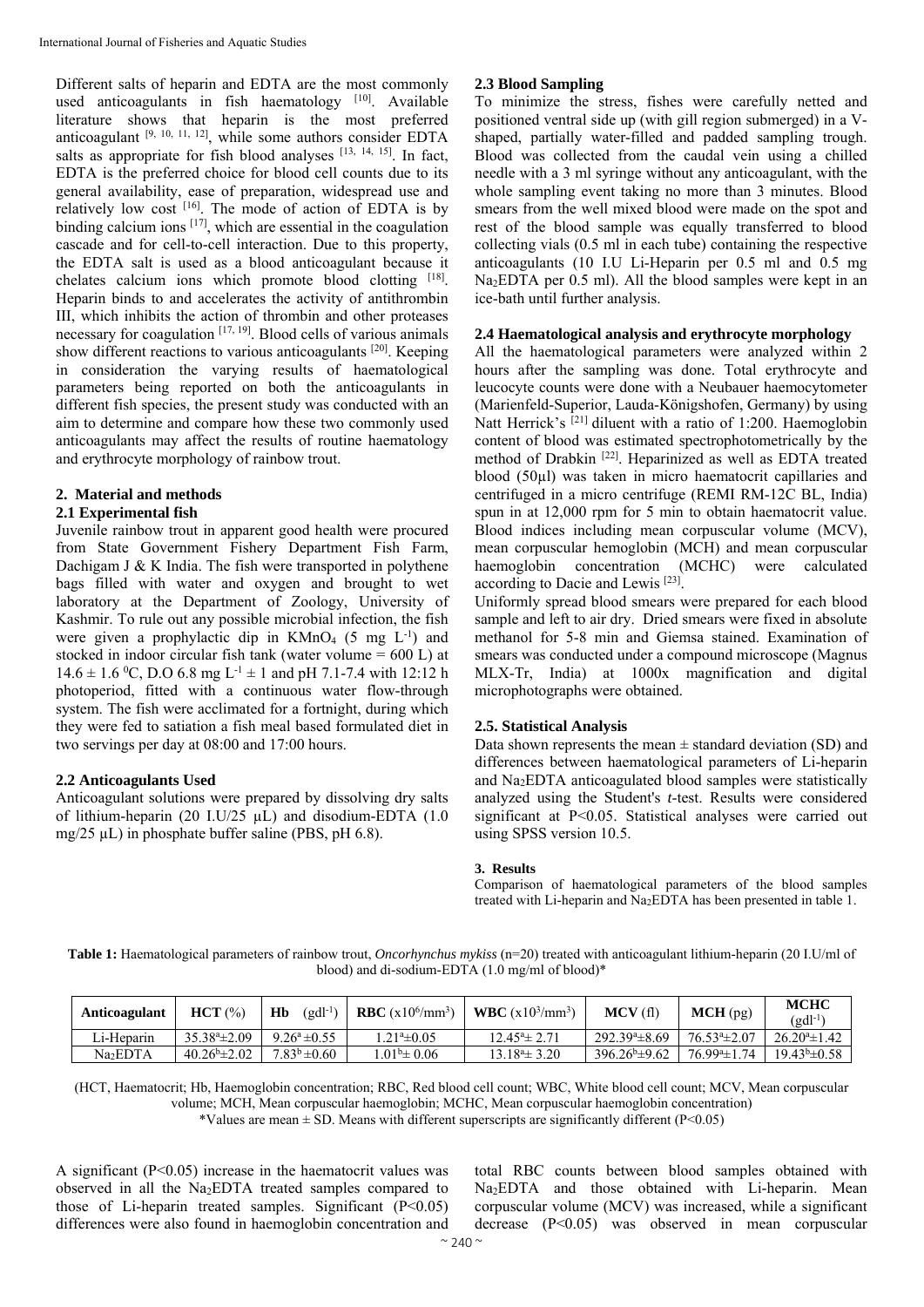haemoglobin concentration (MCHC) in Na<sub>2</sub>EDTA treated sample. Total WBC counts and leucocyte morphology did not differ significantly (P>0.05) in the samples treated with Liheparin and  $Na<sub>2</sub>-EDTA$ .

Blood cells were identified and characterized by light microscopy. Analysis of blood smears revealed that in heparinized samples, most of the erythrocytes were normal and intact (Fig. 1b), while in all Na2EDTA treated samples,

erythrocytes showed considerable swelling leading to cell enlargement (Fig. 1c). Bare nuclei released by haemolyzed erythrocytes were also observed in Na2EDTA treated samples (Fig. 1d). No morphological changes were found in the leukocytes of Na2EDTA and Li-heparin treated blood samples.

## **4. Discussion**

In the present study the values of some haematological parameters showed significant differences among the blood samples collected with  $Na<sub>2</sub>EDTA$  and Li-heparin.  $Na<sub>2</sub>EDTA$ caused an elevation in haematocrit values and lowered the haemoglobin concentration and RBC counts. It also induced RBC swelling, anisocytosis (unequal cell size), anisonucleosis (unequal nucleus size), and caused haemolysis of erythrocytes, while no significant change was observed in Li-heparin treated samples.



**Fig 1:** Light micrographs of Giemsa stained blood film of rainbow trout (*Oncorhynchus mykiss*). (A) No anticoagulant added, showing normal and intact erythrocytes (B) Li-heparin treated, showing normal and intact erythrocytes (C) Na2EDTA treated, showing hemolysis of erythrocytes and anisocytosis (D) Na2EDTA treated, showing swollen erythrocytes and bare erythrocyte nuclei.

Similar observations were reported by Walencik and Witeska [10] and Ishikawa *et al.* [12]. EDTA salt can cause acidification and an increase in  $pCO_2$ <sup>[24]</sup>, which might have led to the elevation in haematocrit levels. Similar phenomenon was observed by Blaxhall [25], Hattingh [26], Korcock *et al*. [27], Walencik and Witeska [10] and Witeska and Wargocka [20]. Hattingh [26] compared the effects of heparin and EDTA on haematocrit of five species of fish and found that EDTA had a tendency to increase haematocrit in fish, and in some species induced haemolysis, while heparin produced very little change in erythrocyte volume and haematocrit values. When blood of *Blennius pholis* was incubated for 20 min with 10 mg/mL of EDTA, a distortion of erythrocyte shape followed by lysis was observed  $[28]$ . EDTA sequesters Ca<sup>2+</sup> ions responsible for the activation of Na<sup>+</sup> and K<sup>+</sup> ions in the cell membrane allowing the free entry of water into the cell, promoting-swelling and its consequent lysis [18].

In the present study, Na2EDTA treated samples showed a decrease in RBC count, which could be due to the haemolytic action of EDTA. EDTA treatment causing erythrocyte haemolysis have been reported in fish  $[27, 10, 29]$  and other vertebrates [30, 31] leading to low RBC counts and decreased haemoglobin concentration. EDTA increases the osmotic fragility of erythrocytes, making them susceptible to lysis.

Increased osmotic fragility in the blood samples treated with EDTA was observed by Walencik and Witeska [10] in common carp and Mafuvadze and Erlwanger  $[32]$  in ostritches, which eventually lead to a decrease in the RBC count. A gradual destruction of erythrocytes in Na<sub>2</sub>EDTA samples was observed by Witeska and Wargocka [20], where Na2EDTA caused cell swelling, followed by disintegration of the outer membranes of erythrocytes, which resulted in release of the nucleus. Haemolytic action of EDTA can be attributed to the adverse effect of Na2EDTA on erythrocyte membrane structure, permeability, and stability, which is probably related to decalcination induced by the chelating action of the anticoagulant [13, 26].

Heparin is considered a more suitable anticoagulant as it is known to cause little alteration in corpuscular size and its varying concentrations have little effect on the haematocrit values [33, 34]. In the present study, no significant effects of Liheparin were observed on the haematological parameters and cell morphology which was also observed by Walencik and Witeska [10] in *Cyprinus carpio* and Ishikawa *et al*. [12] in hybrid surubim catfish.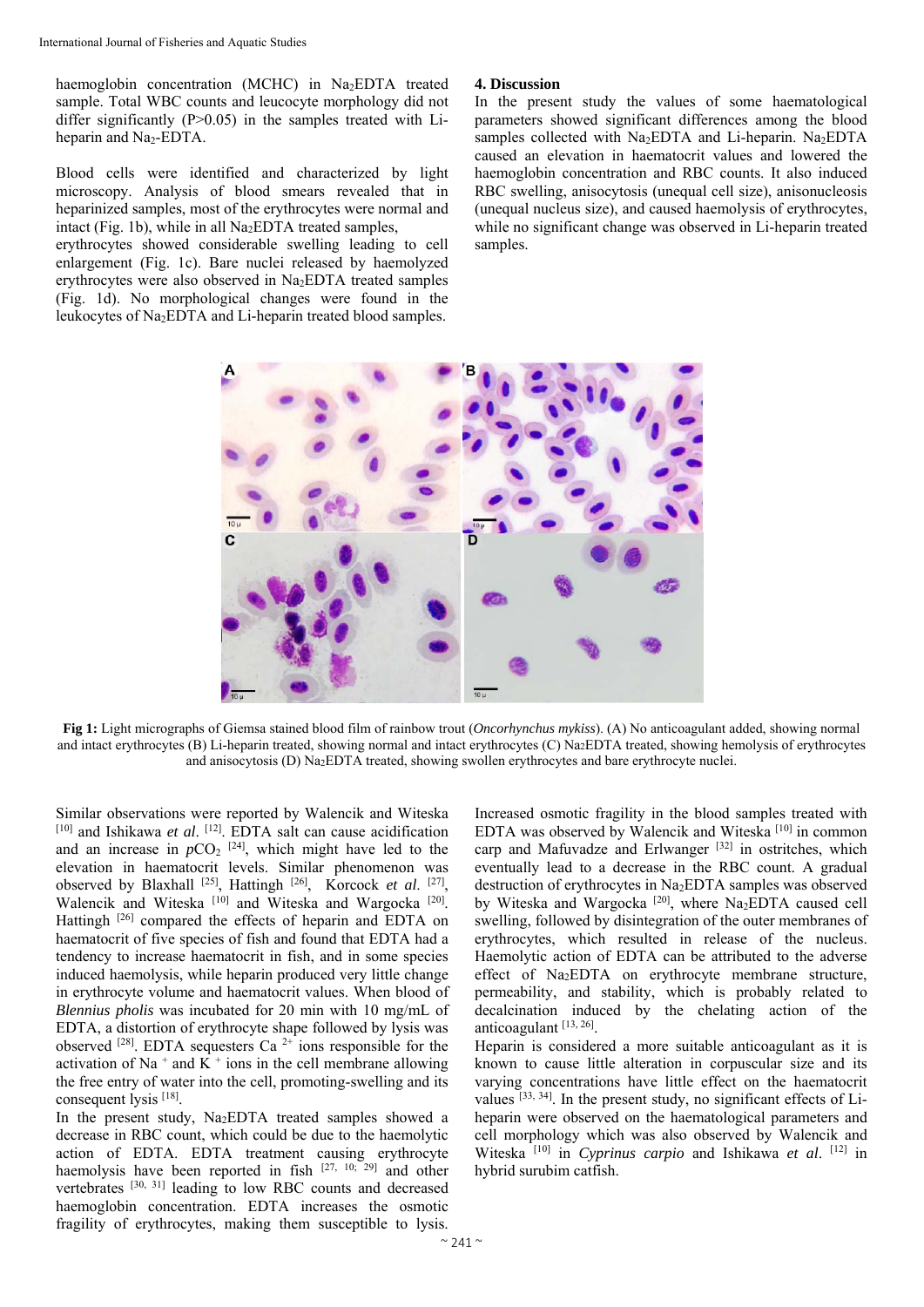# **5. Conclusions**

The results of the present study indicate that Li-heparin should be used as the preferable anticoagulant for blood sampling in *O. mykiss* as it imparts minimum changes to haematological parameters, while Na2EDTA cannot be applied as an anticoagulant for haematological analysis, since it induces erythrocyte haemolysis and membrane distortion affecting red blood cell parameter readings. Further studies are recommended to investigate the effect of EDTA and heparin on the plasma biochemical profile of rainbow trout*.*

# **6. Acknowledgements**

The authors are grateful to the Head, Department of Zoology, University of Kashmir, Hazratbal, Srinagar, India, for providing the necessary laboratory facilities and also gratefully acknowledge the generous funding from the Department of Science and Technology (DST), Govt of India, New Delhi in the form of DST-FAST Track Young Scientist Project.

# **7. References**

- 1. Tavares-Dias M, de Moraes FR. Haematological evaluation of Tilapia rendalli Boulenger, 1896 (Osteichthyes: Cichilidae) captured in a fee fishing farm in Franca, Sao Paulo state, Brazil. Bioscience Journal (Brazil) 2003; 19:103-110.
- 2. Svobodova Z, Machova J, Drastichova J, Groch L, Luskova V, Poleszczuk G *et al.* Haematological and biochemical profiles of carp blood following nitrite exposure at different concentrations of chloride. Aquaculture Research 2005; 36(2):1177-1184.
- 3. Kori-Siakpere O, Ubogu EO. Sublethal haematological effects of zinc on the freshwater fish, *Heteroclarias* sp. (Osteichthyes: Clariidae). African Journal of Biotechnology 2008; 7:2068-2073.
- 4. Olufayo MO. Haematological characteristics of *Clarias gariepinus* (Burchell 1822) juveniles exposed to *Derri elliptica* root powder. African Journal of Food Agriculture Nutrition and Development 2009; 9(3):920-933.
- 5. Qiang J, Yang H, Wang H, Kpundeh MD, Xu P. Interacting effects of water temperature and dietary protein level on hematological parameters in Nile tilapia juveniles, *Oreochromis niloticus* (L.) and mortality under *Streptococcus iniae* infection. Fish & shellfish immunology 2013; 34(1):8-16.
- 6. Goossens W. Pre-analytical effects on automated differential blood cell. Nouv Rev Fr Haematol 1994; 36:114-117.
- 7. Guder WG. The quality of diagnostic samples. Blood Gas News 2001; 10:18–24.
- 8. Lippi G, Bassi A, Brocco G, Montagnana M, Salvagno GL, Guidi GC *et al*. Preanalytic error tracking in a laboratory medicine department: results of a 1-year experience. Clinical chemistry 2006; 52(7):1442-1443.
- 9. Clark TD, Donaldson MR, Drenner SM, Hinch SG, Patterson DA, Hills V et al. The efficacy of field techniques for obtaining and storing blood samples from fishes. Journal of fish biology 2011; 79(5):1322-1333.
- 10. Walencik J, Witeska M. The effects of anticoagulants on hematological indices and blood cell morphology of common carp (*Cyprinus carpio* L.). Comparative Biochemistry and Physiology Part C: Toxicology & Pharmacology 2007; 146(3):331-335.
- 11. Svobodova Z, Pravda D, Palackova J. Unified methods of haematological examination of fish. Research Institute of

fish culture and hydrobiology 1991; 22:31.

- 12. Ishikawa MM, Pádua SBD, Satake F, Hisano H, Jerônimo GT, Martins ML *et al*. Heparin and Na2EDTA as anticoagulants for hybrid surubim catfish (*Pseudoplatystoma reticulatum* x *P. corruscans*): efficacy and hematological changes. Ciência Rural 2010; 40(7):1557-1561.
- 13. Blaxhall PC. Haematological assessment of the health of freshwater fish. Journal of fish biology 1972; 4:593-604.
- 14. Blaxhall PC, Daisley KW. Routine hematological methods for use with fish blood. Journal of fish biology 1973; 5:771-781
- 15. Sala-Rabanal M, Sánchez J, Ibarz A, Fernández-Borràs J, Blasco J, Gallardo MA *et al*. Effects of low temperatures and fasting on hematology and plasma composition of gilthead sea bream (*Sparus aurata*). Fish Physiology and Biochemistry 2003; 29:105-115.
- 16. Perrotta G, Roberts L, Glazier J, Schumacher HR. Use of sodium citrate anticoagulant for routine hematology analysis on the CELL-DYN [R] 4000: An opportunity to enhance efficiency in the clinical laboratory. Laboratory Hematology 1998; 4:156-162.
- 17. Cerón JJ, Martínez-Subiela S, Hennemann C, Tecles F. The effects of different anticoagulants on routine canine plasma biochemistry. The Veterinary Journal 2004; 167:294-301.
- 18. Jain NC. Coagulation and its disorders; In: *Essentials of veterinary hematology* (ed.) NC Jain & Fabiger. Philadelphia 1993; 82-104.
- 19. Harr KE, Raskin RE, Heard DJ. Temporal effects of 3 commonly used anticoagulants on hematological and biochemical variables in blood samples from macaws and Burmese pythons. Veterinary Clinical Pathology 2005; 34:383-388.
- 20. Witeska M, Wargocka W. Disodium EDTA used as anticoagulant causes hemolysis in common carp blood. Turkish Journal of Veterinary and Animal Sciences 2011; 35(2):99-104.
- 21. Natt MP, Herrick CA. New blood diluent for counting the erythrocytes and leucocytes of the chicken. Poultry Science 1952; 31(4):735-738.
- 22. Drabkin DL. Spectrometric studies, XIV-the crystallographic and optimal properties of the hemoglobin of man in comparison with those of other species. Journal of biological chemistry 1946; 164(2):703-723.
- 23. Dacie S, Lewis S. Practical Haematology. Edn 7, Churchill Livingstone, London, 1991.
- 24. Smit GL, Hattingh J, Schoonbee HJ. Observations on some effects of disodium ethylenediamine tetra-acetate and heparin on fish blood. Comparative Biochemistry and Physiology Part C: Comparative Pharmacology 1977; 57(1):35-38.
- 25. Blaxhall PC. Error in haematocrit value produced by inadequate concentration of ethylenediamine tetra-acetate. Journal of fish biology 1973; 5:767-769.
- 26. Hattingh J. Heparin and ethylenediamine tetra-acetate as anticoagulants for fish blood. Pflugers Arch 1975; 355:347-352.
- 27. Korcock DE, Houston AH, Gray JD. Effects of sampling conditions on selected blood variables of rainbow trout, *Salmo gairdneri* Richardson. Journal of fish biology 1988; 33(2):319-330.
- 28. Mainwaring G, Rowley AF. The effect of anticoagulants on *Blennius pholis* L. leucocytes. Comparative